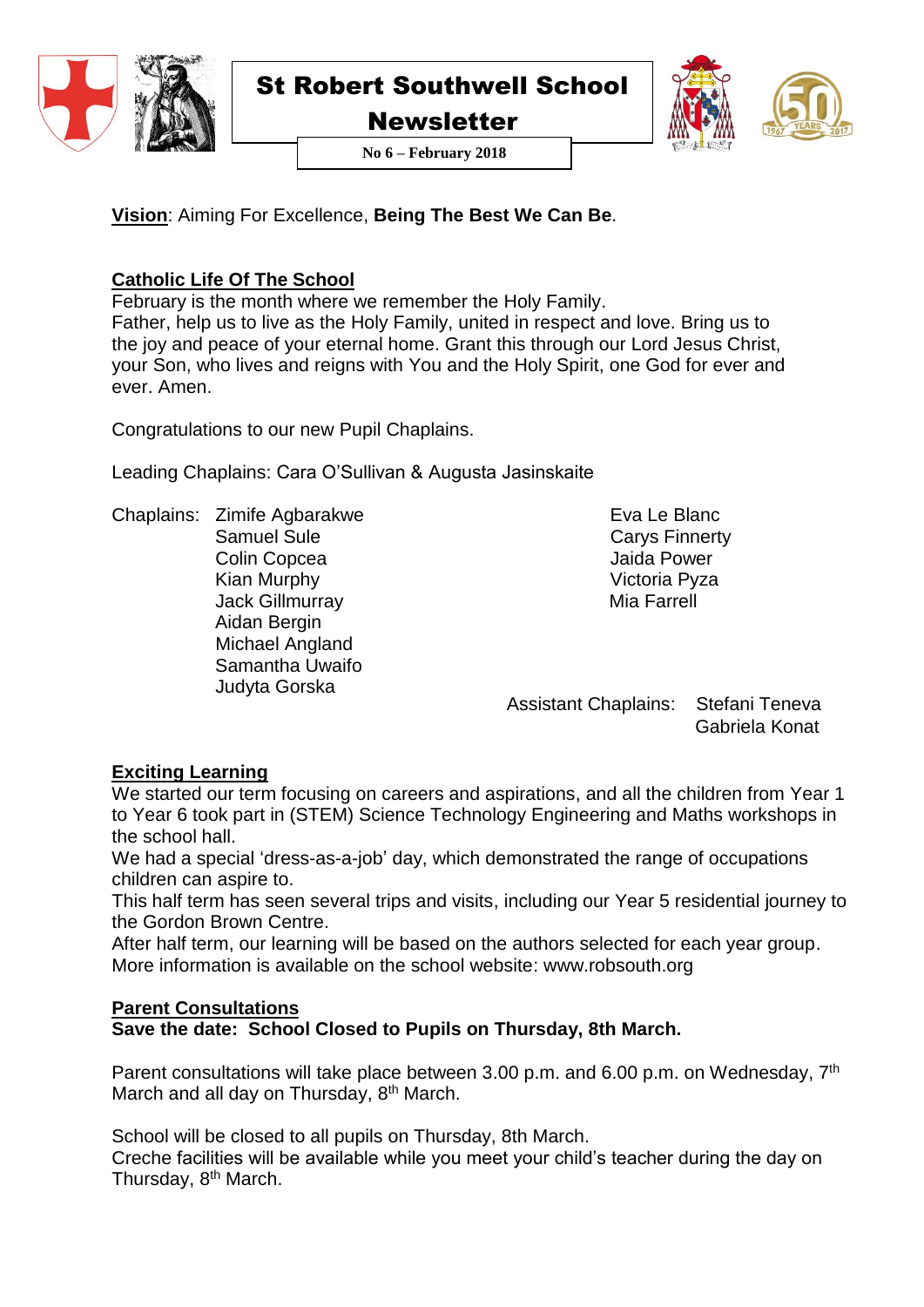#### **Keep Reading**

Last week was national Storytelling Week. Half term would be a good time to visit the public library and to share books as a family.

#### **World Book Day**

Thursday 1st March is World Book Day. Children may come dressed as a book character on this day.

#### **Staff News**

Welcome to Mr O'Sullivan who has taken over from Mr Geraghty in the mornings, opening the school and making sure everything is in working order for the start of the day.

Mrs Pettitt, who has worked in our office for many years, is retiring in May and Ms Lim, our School Support/Business Manager, is leaving at the end of June. We will say a proper goodbye to them nearer the time. The Governors are currently reviewing the staff structure of the administrative staff and will advertise the vacancies once the job descriptions have been finalised. If you would like to be sent an application pack, please e-mail Ms Lim on: [mlim@robsouth.org](mailto:mlim@robsouth.org) who will send you a pack, including a job description, as soon as they are available.

Mrs Bleau is now on maternity leave and I am delighted to announce she gave birth to a baby girl on Friday, 2<sup>nd</sup> February. Mrs Sheehan is on maternity leave and she also had a baby girl, on 6<sup>th</sup> February. We extend congratulations to both families and hope they enjoy their new arrivals.

#### **Playground Development**

As you can see, the new climbing wall and outdoor gym equipment is now completely installed and the children have been trialling it with their teachers this week. It will be in full use after half term.

A huge thank you to the Friends' Association for funding most of this project. Special thanks to a family who gave a donation of £1,000 which paid for two extra wall panels.

We are also very grateful to Mr Carey for helping with the works, and to Rattigan Plant Hire who provided machinery to help us with the project.

This project reflects the great sense of community and collaborative effort within the school.

Next, we will be looking at playground markings and developing playground games.

#### **Are You Helping Your Child To Stay Safe?**

All children from Reception age upwards should know their name, full address and a phone number by heart. If they get lost they should be able to share this so that they can be reunited with a family member. Please practise with your child and make sure they know this important safety information.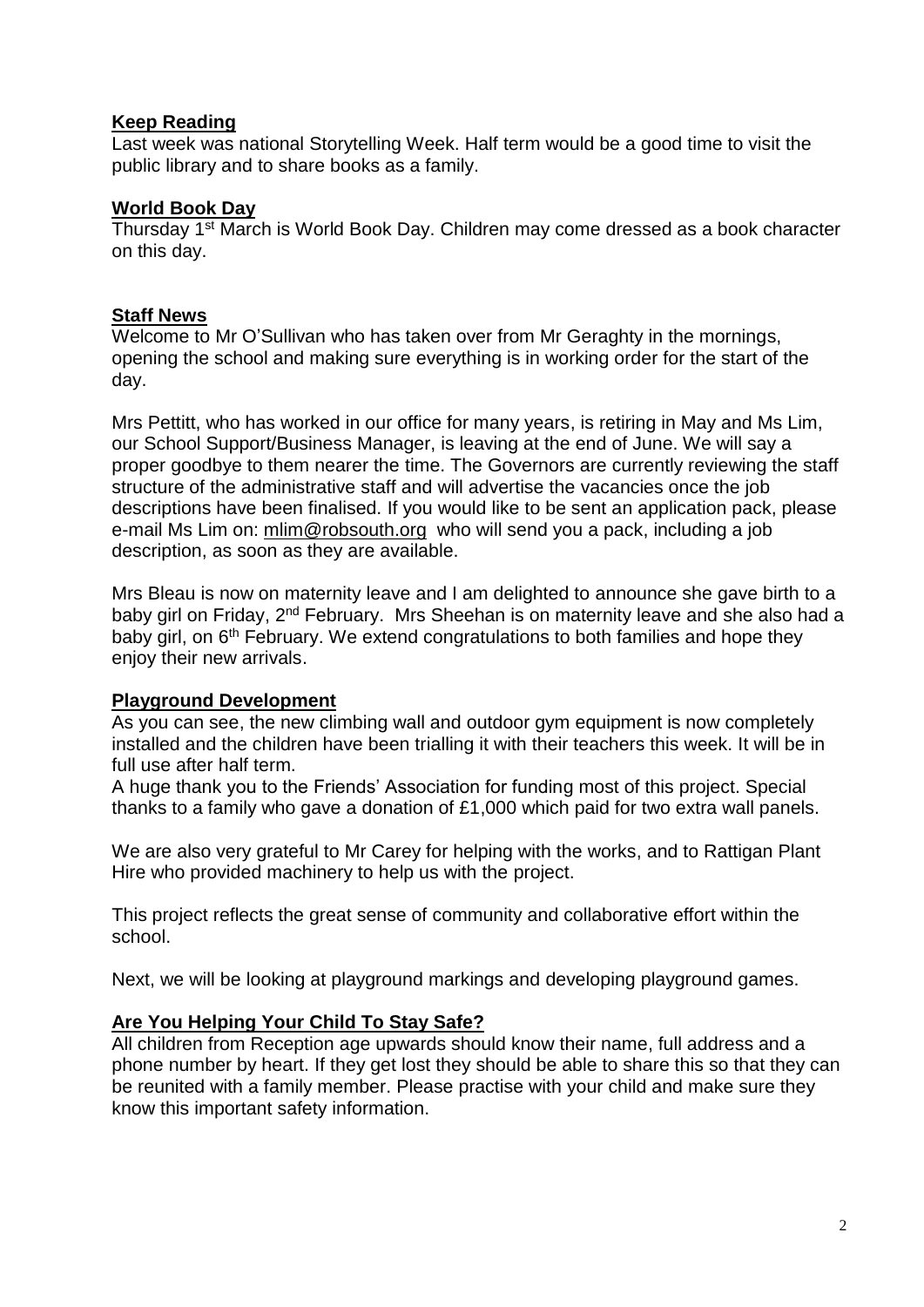#### **Internet Safety**

The message for this year's national Internet Safety Day, which was marked on Tuesday of this week, is…

Create, Connect and Share Respect

A better internet starts with you

#### **Mobile Phones**

We do not allow children to have mobile phones in school during the school day. This is to ensure their focus is on learning and to prevent trouble caused by misuse of such technology. If you feel your child must bring a phone to school because they walk to and from school alone, then they must hand it into the office at the start of the school day and collect it at the end of the day. Please remind your child to be aware of safe use of devices so they do not fall victim to having their phone snatched. Children who fail to hand in a phone during school hours will have broken our trust and may not be able to take part in school trips and events.

I would also take this opportunity to remind parents that primary aged children are too young to hold Facebook and other social media accounts and should be supervised using apps like WhatsApp.

#### **Do You Have Expertise That Could Help Us?**

If you work in finance, banking or accountancy, the Friends' are asking for someone to audit their accounts. Please leave your details at the school office.

If you have any WordPress website experience and would be interested in helping us with the school website, please leave your details at the school office.

#### **Haircuts**

Haircuts and styles are part of the uniform policy. Long hair must be tied back and fringes should be clipped away from the eyes. If you choose to have your child's hair cut very short, please time it so that on their return to school, it has grown back sufficiently to meet the school requirements. It should be of one length, with no steps, no shaved symbols and no lines. Girls should have hair extensions and colours, etc. removed before their return to school.

To ensure the children understand that this is part of the school uniform policy, children whose hair cut/style is not acceptable will be kept off the playground and may be withdrawn from school trips until the issue has been resolved.

#### **Irish Music Night**

**Save the date:** Sharon Kelly and the children learning Irish Music will perform a concert on Thursday, 8th March, in the evening. This will be a ticket event, raising money for the Friends' Association. More information to follow.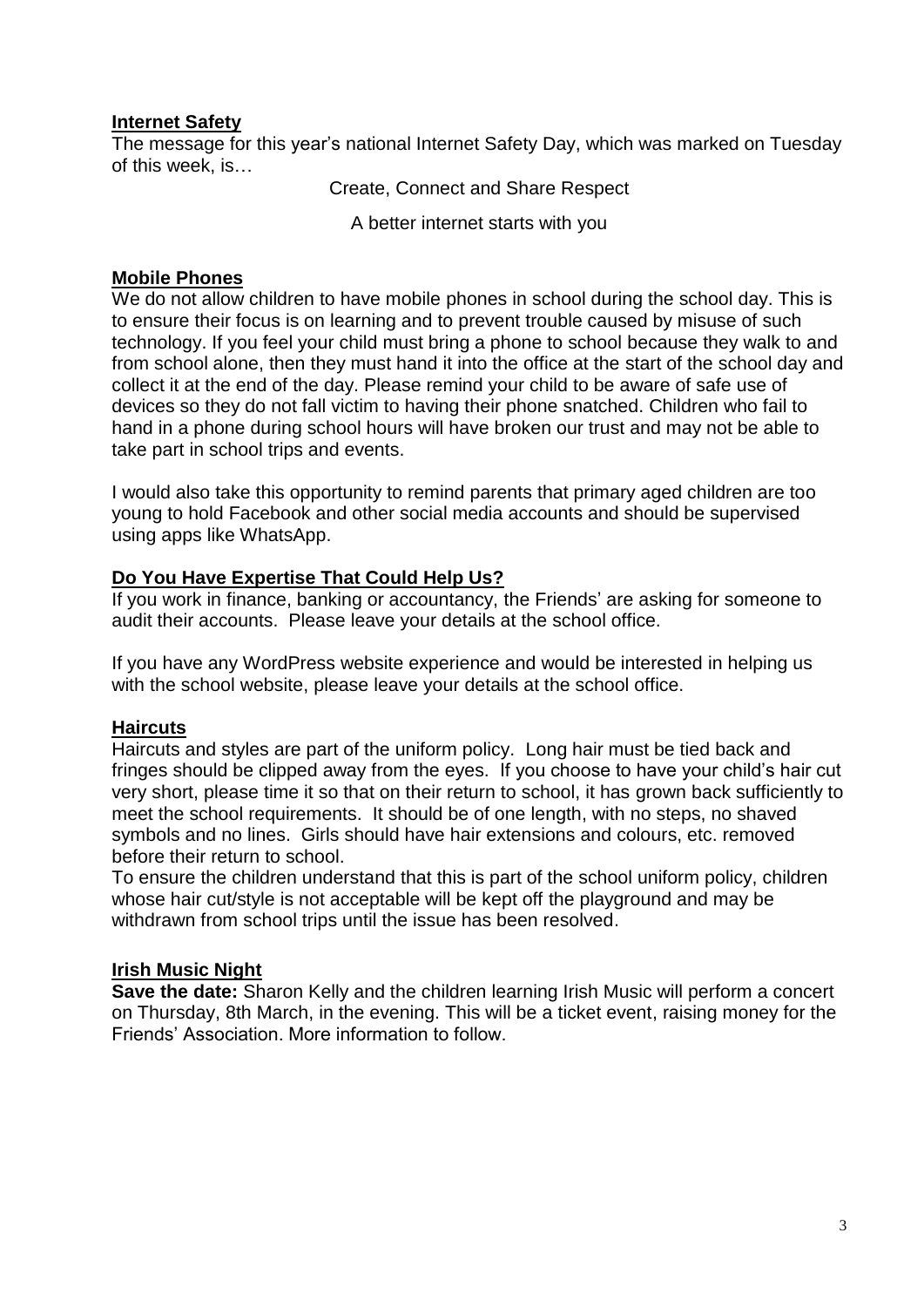## **Road Safety**

#### **Do you leave your vehicle running when waiting to drop and collect your children?**

A concerned parent has written for help and support; we can make a difference by turning car engines off when waiting.

I am contacting you to see if there is anything that can be done to tackle the issue of vehicle owners who leave their engines idling, especially outside schools.

I have 3 children aged under 7 and every morning and afternoon they have to breathe in the emissions from motor vehicles whose engines are left running outside St Robert Southwell School.

It appears that the public are not aware of the damage that this can cause to both the health of children and the environment, or that it is illegal.

Any help to tackle what is a very serious public health and environmental issue would be greatly appreciated, if we are going to tackle this problem.

| Date                      | <b>Time</b>   | Event                       | Other Information       |
|---------------------------|---------------|-----------------------------|-------------------------|
| 19th February             | p.m.          | Year 6 Transition Workshop  | No charge               |
| 19th February             |               | Year 4 Premier League       | Every Monday for        |
|                           |               | <b>Primary Stars</b>        | 10 weeks                |
| 21 <sup>st</sup> February |               | Year 5 Watford Football     | Every Wednesday         |
|                           |               | <b>Club Move and Learn</b>  | for 6 weeks in          |
|                           |               |                             | school                  |
| 22 <sup>nd</sup> February | 8.00 p.m.     | Friends' Meeting            |                         |
| 26 <sup>th</sup> February | a.m.          | <b>NSPCC Assemblies</b>     |                         |
| 26 <sup>th</sup> February | 1.00 p.m.     | Year 6 "Staying Safe"       | In school, no           |
|                           |               | <b>Wizard Theatre</b>       | charge.                 |
| 1 <sup>st</sup> March     | All day       | World Book Day              | Dress as a book         |
|                           |               |                             | character               |
| 7 <sup>th</sup> March     | $3.00 - 6.00$ | <b>Parent Consultations</b> |                         |
|                           | p.m.          |                             |                         |
| 8 <sup>th</sup> March     | All day       | <b>Parent Consultations</b> | <b>SCHOOL CLOSED</b>    |
|                           |               |                             | <b>TO CHILDREN</b>      |
| 8 <sup>th</sup> March     | $t.b.c.$ .    | <b>Irish Music Concert</b>  |                         |
| 13 <sup>th</sup> March    | $1.00 - 2.30$ | Year 1 Sports at Kingsbury  |                         |
|                           | p.m.          | <b>High School</b>          |                         |
| 14 <sup>th</sup> March    |               | Years 3 & 4 Athletics       | <b>Willesden Sports</b> |
|                           |               |                             | Centre                  |
| 15 <sup>th</sup> March    | p.m. and      | Year 4 Voice in a Million   |                         |
|                           | evening       | Wembley Arena               |                         |
| 16 <sup>th</sup> March    |               | <b>Friends' Cake Sale</b>   |                         |
| $20th$ March              | $1.00 - 2.30$ | Year 2 Sports at Kingsbury  |                         |
|                           | p.m.          | <b>High School</b>          |                         |
| 28 <sup>th</sup> March    |               | Last Day for Nursery        |                         |
| 29 <sup>th</sup> March    | 2.00 p.m.     | Last Day for School         |                         |

#### **Dates**